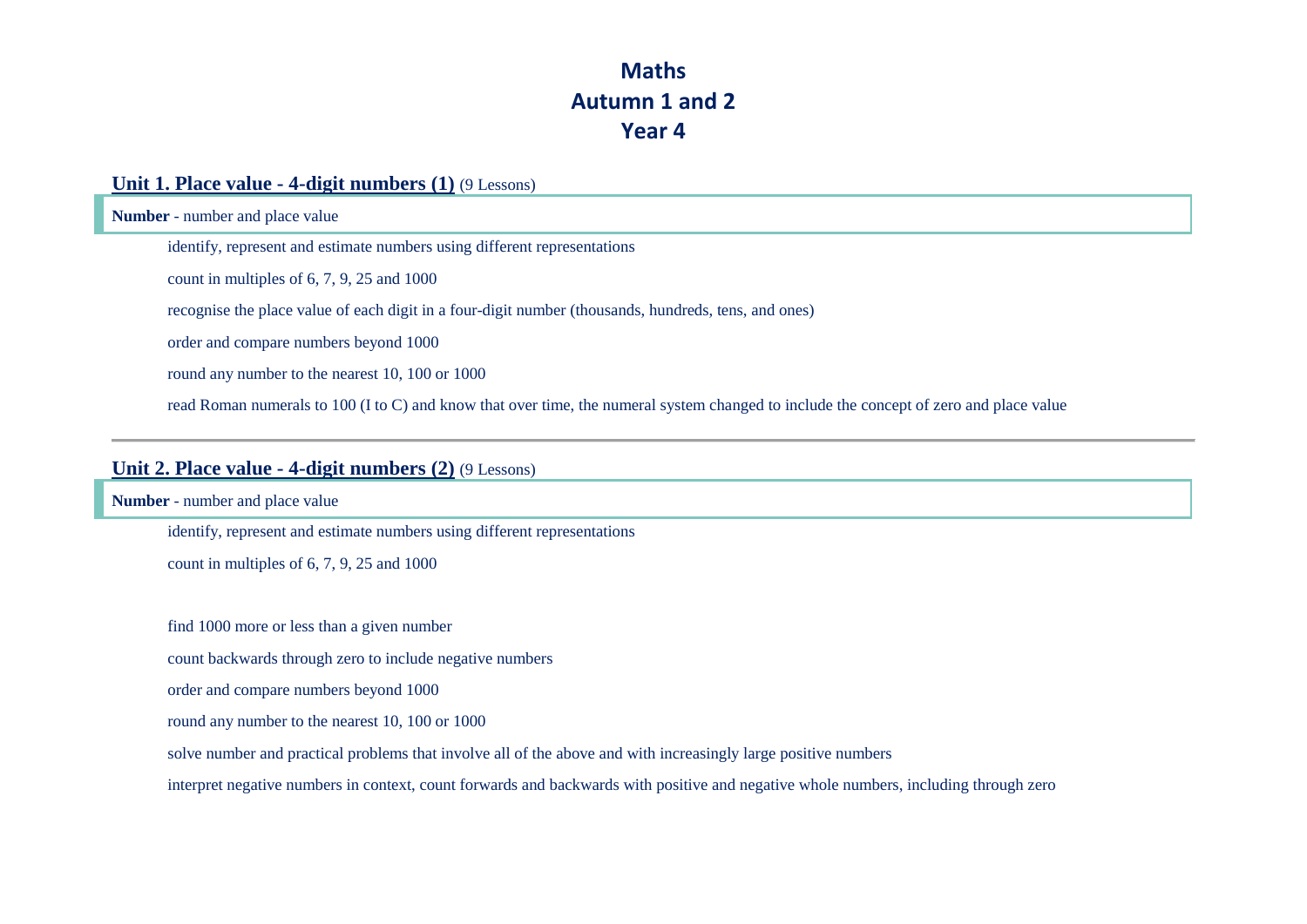# **Maths Autumn 1 and 2 Year 4**

### **Unit 3. Addition and subtraction** (15 Lessons)

**Number** - number and place value

round any number to the nearest 10, 100 or 1000

solve number and practical problems that involve all of the above and with increasingly large positive numbers

**Number** - addition and subtraction

add and subtract numbers with up to 4 digits using the formal written methods of columnar addition and subtraction where appropriate

estimate and use inverse operations to check answers to a calculation

solve addition and subtraction two-step problems in contexts, deciding which operations and methods to use and why

### **Unit 4. Measure - perimeter** (5 Lessons)

#### **Measurement**

convert between different units of measure [for example, kilometre to metre; hour to minute]

measure and calculate the perimeter of a rectilinear figure (including squares) in centimetres and metres

#### **Unit 5. Multiplication and division (1)** (11 Lessons)

**Number** - multiplication and division

recall multiplication and division facts for multiplication tables up to  $12 \times 12$ 

use place value, known and derived facts to multiply and divide mentally, including: multiplying by 0 and 1; dividing by 1; multiplying together three numbers